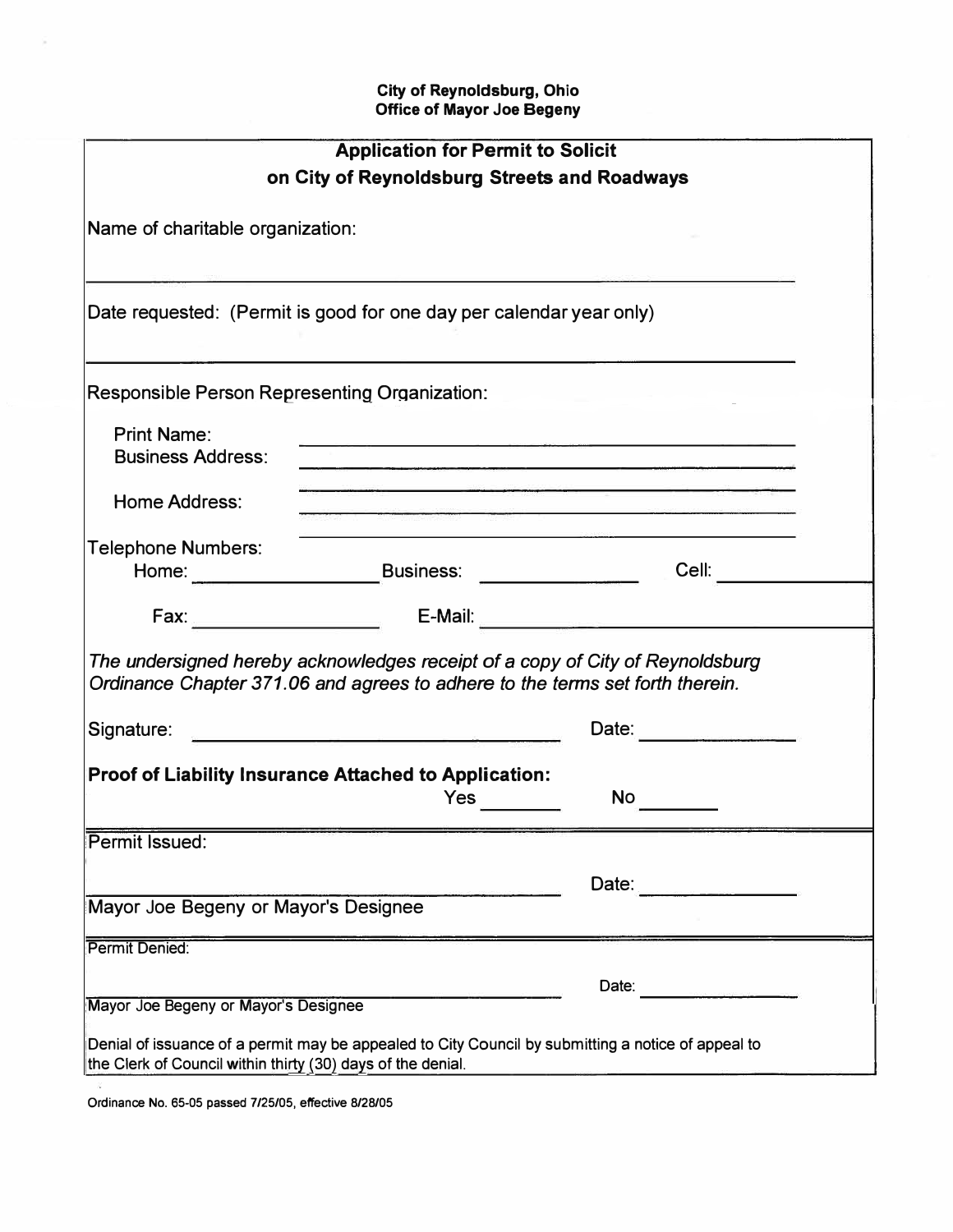## **371.06 USE OF CITY STREETS AND ROADWAYS FOR SOLICITING.**

 (a) No person while on a street or roadway within the city outside a safety zone shall solicit a ride from the driver of any vehicle.

 (b) (1) Except as provided in division (b)(2) of this section, no person shall stand on a street or roadway within the city for the purpose of soliciting employment, business, or contributions from the occupant of any vehicle.

 (2) The Mayor or Mayor's designee may issue a permit to a charitable organization to allow representatives of the charitable organization to solicit contributions from occupants of motor vehicles by standing on a street or roadway within the city. The permit shall allow solicitation for one day per calendar year between the hours of 10:00 a.m. and 3:00 p.m. at the following locations:

- a. State Route 256 and Tayor Road;
- b. Livingston Avenue, Slate Ridge Boulevard, Graham Road;
- c. Livingston Avenue and Brice Road;
- d. Brice Road and Main Street; and
- E. Rosehill Road and Main Street.

 Representatives performing solicitations are not to block or impede traffic and are to wear brightly colored clothing and identification fo the charity.

(3) As used in divisions  $(b)(2)$  of this section, "charitable organization" means an organization that has received from the Internal Revenue Service a currently valid ruling or determination letter recognizing the tax-exempt status of the organization pursuant to Internal Revenue Code 501(c)(3).

 (4) If the Mayor or Mayor's designee denies issuance of a permit to solicit, the applicant may appeal to the denial of issuance of a permit to City Council by submitting a notice of appeal to the Clerk of Council within 30 days of the denial and City Council will set a hearing on the appeal within 30 days of receipt of the notice of appeal.

 (c) No person shall hang onto or ride on the outside of any motor vehicle while it is moving upon a roadway, except mechanics or test engineers making repairs or adjustments, or workers performing specialized highway or street maintenance or construction under authority of a public agency.

 (d) No operator shall knowingly permit any person to hang onto or ride on the outside of any motor vehicle while it is moving upon a roadway, except mechanics or test engineers making repairs or adjustments, or workers performing specialized highway or street maintenance or construction under authority of a public agency.

 (e) No driver of a truck, trailer, or semitrailer shall knowingly permit any person who has not attained the age of 16 years to ride in the unenclosed or unroofed cargo storage area of the